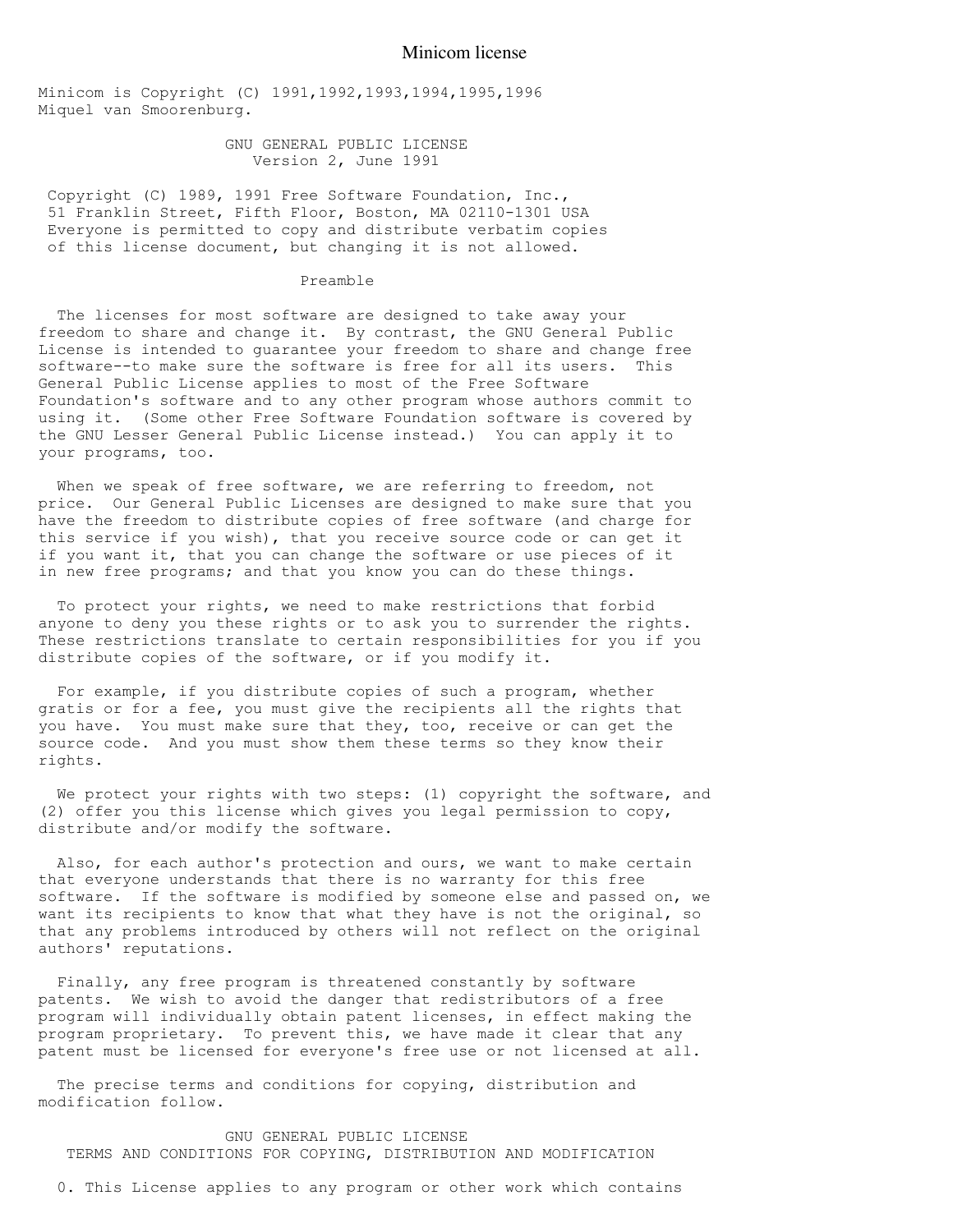a notice placed by the copyright holder saying it may be distributed under the terms of this General Public License. The "Program", below, refers to any such program or work, and a "work based on the Program" means either the Program or any derivative work under copyright law: that is to say, a work containing the Program or a portion of it, either verbatim or with modifications and/or translated into another language. (Hereinafter, translation is included without limitation in the term "modification".) Each licensee is addressed as "you".

Activities other than copying, distribution and modification are not covered by this License; they are outside its scope. The act of running the Program is not restricted, and the output from the Program is covered only if its contents constitute a work based on the Program (independent of having been made by running the Program). Whether that is true depends on what the Program does.

 1. You may copy and distribute verbatim copies of the Program's source code as you receive it, in any medium, provided that you conspicuously and appropriately publish on each copy an appropriate copyright notice and disclaimer of warranty; keep intact all the notices that refer to this License and to the absence of any warranty; and give any other recipients of the Program a copy of this License along with the Program.

You may charge a fee for the physical act of transferring a copy, and you may at your option offer warranty protection in exchange for a fee.

 2. You may modify your copy or copies of the Program or any portion of it, thus forming a work based on the Program, and copy and distribute such modifications or work under the terms of Section 1 above, provided that you also meet all of these conditions:

 a) You must cause the modified files to carry prominent notices stating that you changed the files and the date of any change.

 b) You must cause any work that you distribute or publish, that in whole or in part contains or is derived from the Program or any part thereof, to be licensed as a whole at no charge to all third parties under the terms of this License.

 c) If the modified program normally reads commands interactively when run, you must cause it, when started running for such interactive use in the most ordinary way, to print or display an announcement including an appropriate copyright notice and a notice that there is no warranty (or else, saying that you provide a warranty) and that users may redistribute the program under these conditions, and telling the user how to view a copy of this License. (Exception: if the Program itself is interactive but does not normally print such an announcement, your work based on the Program is not required to print an announcement.)

These requirements apply to the modified work as a whole. If identifiable sections of that work are not derived from the Program, and can be reasonably considered independent and separate works in themselves, then this License, and its terms, do not apply to those sections when you distribute them as separate works. But when you distribute the same sections as part of a whole which is a work based on the Program, the distribution of the whole must be on the terms of this License, whose permissions for other licensees extend to the entire whole, and thus to each and every part regardless of who wrote it.

Thus, it is not the intent of this section to claim rights or contest your rights to work written entirely by you; rather, the intent is to exercise the right to control the distribution of derivative or collective works based on the Program.

In addition, mere aggregation of another work not based on the Program with the Program (or with a work based on the Program) on a volume of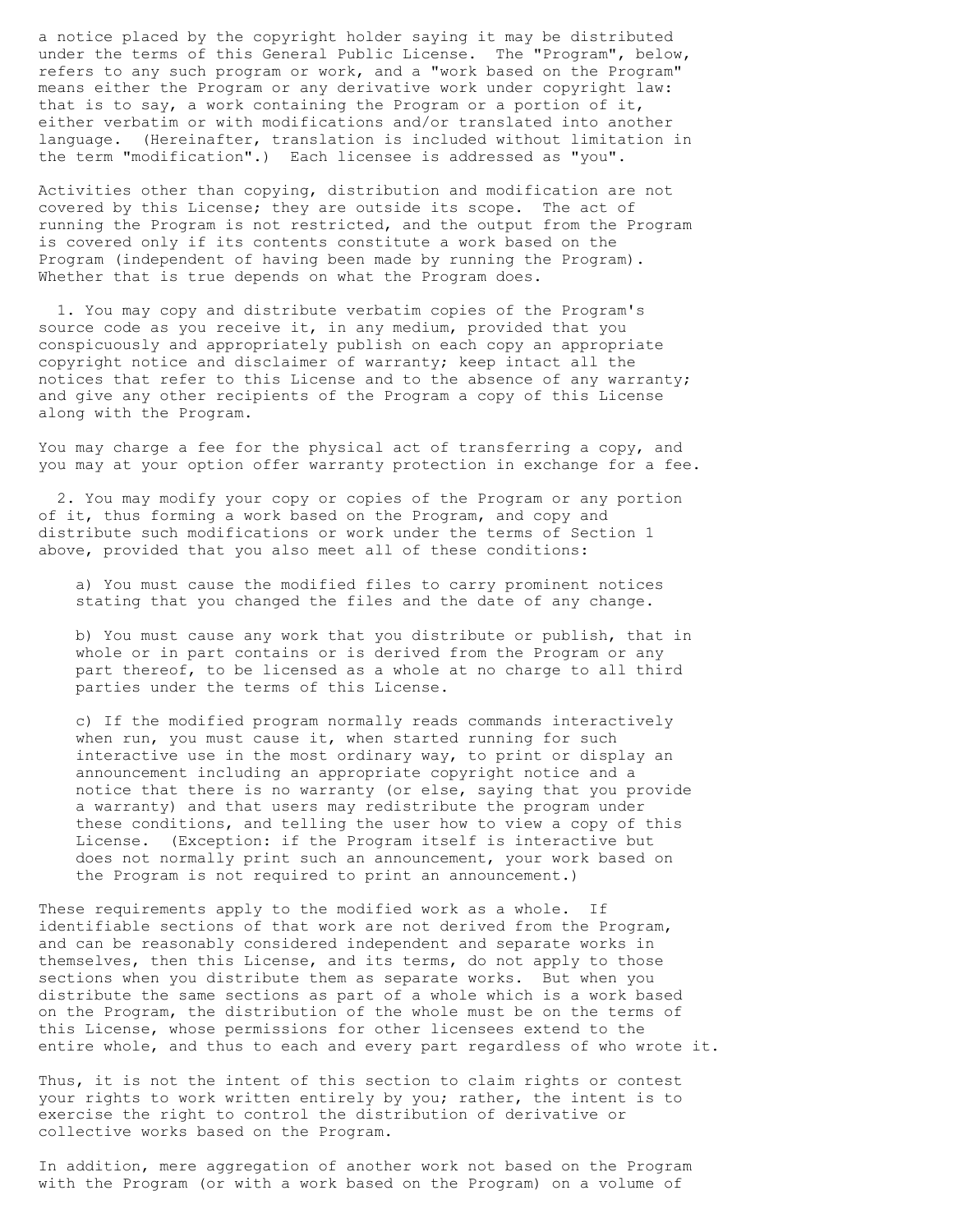a storage or distribution medium does not bring the other work under the scope of this License.

 3. You may copy and distribute the Program (or a work based on it, under Section 2) in object code or executable form under the terms of Sections 1 and 2 above provided that you also do one of the following:

 a) Accompany it with the complete corresponding machine-readable source code, which must be distributed under the terms of Sections 1 and 2 above on a medium customarily used for software interchange; or,

 b) Accompany it with a written offer, valid for at least three years, to give any third party, for a charge no more than your cost of physically performing source distribution, a complete machine-readable copy of the corresponding source code, to be distributed under the terms of Sections 1 and 2 above on a medium customarily used for software interchange; or,

 c) Accompany it with the information you received as to the offer to distribute corresponding source code. (This alternative is allowed only for noncommercial distribution and only if you received the program in object code or executable form with such an offer, in accord with Subsection b above.)

The source code for a work means the preferred form of the work for making modifications to it. For an executable work, complete source code means all the source code for all modules it contains, plus any associated interface definition files, plus the scripts used to control compilation and installation of the executable. However, as a special exception, the source code distributed need not include anything that is normally distributed (in either source or binary form) with the major components (compiler, kernel, and so on) of the operating system on which the executable runs, unless that component itself accompanies the executable.

If distribution of executable or object code is made by offering access to copy from a designated place, then offering equivalent access to copy the source code from the same place counts as distribution of the source code, even though third parties are not compelled to copy the source along with the object code.

 4. You may not copy, modify, sublicense, or distribute the Program except as expressly provided under this License. Any attempt otherwise to copy, modify, sublicense or distribute the Program is void, and will automatically terminate your rights under this License. However, parties who have received copies, or rights, from you under this License will not have their licenses terminated so long as such parties remain in full compliance.

 5. You are not required to accept this License, since you have not signed it. However, nothing else grants you permission to modify or distribute the Program or its derivative works. These actions are prohibited by law if you do not accept this License. Therefore, by modifying or distributing the Program (or any work based on the Program), you indicate your acceptance of this License to do so, and all its terms and conditions for copying, distributing or modifying the Program or works based on it.

 6. Each time you redistribute the Program (or any work based on the Program), the recipient automatically receives a license from the original licensor to copy, distribute or modify the Program subject to these terms and conditions. You may not impose any further restrictions on the recipients' exercise of the rights granted herein. You are not responsible for enforcing compliance by third parties to this License.

 7. If, as a consequence of a court judgment or allegation of patent infringement or for any other reason (not limited to patent issues),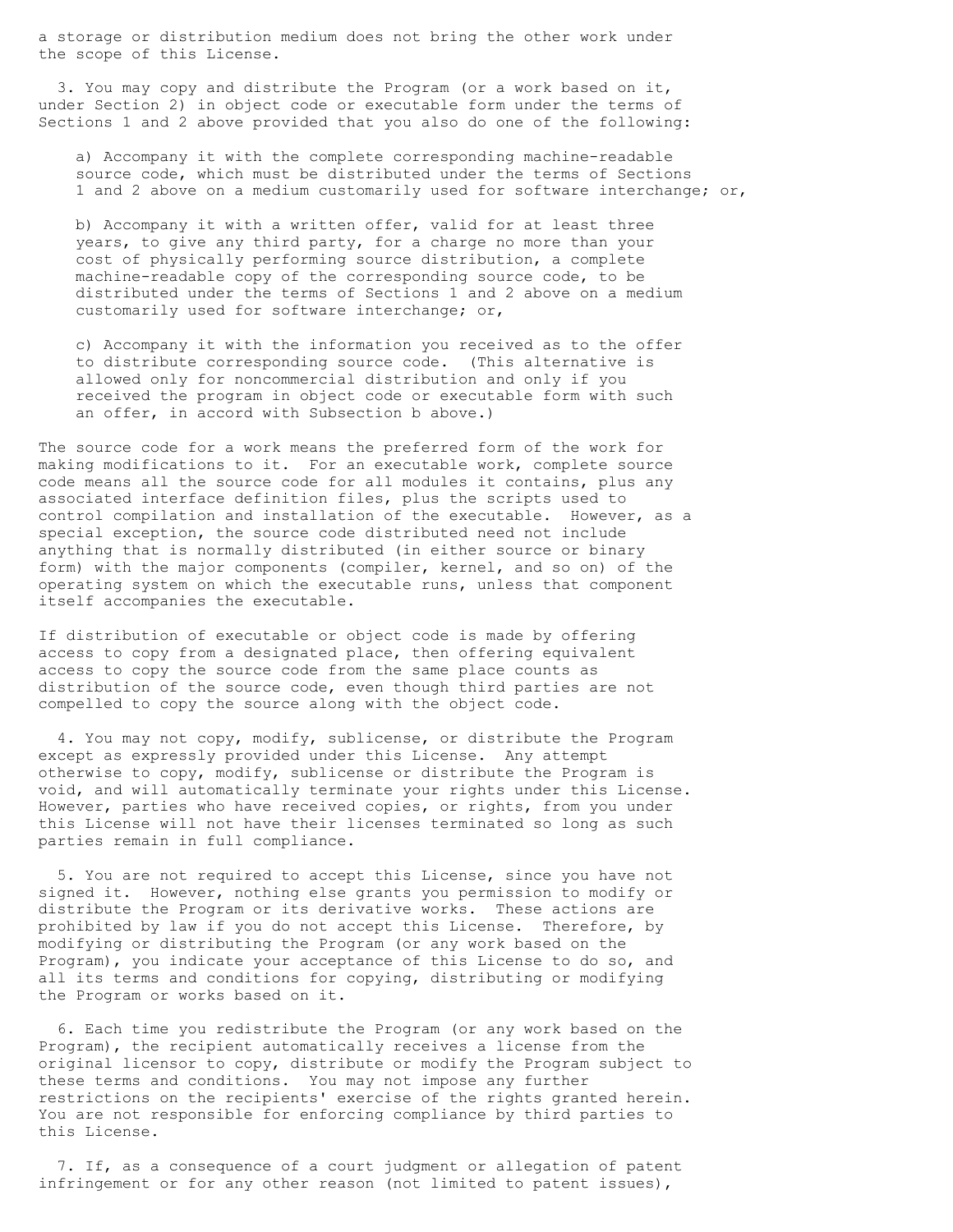conditions are imposed on you (whether by court order, agreement or otherwise) that contradict the conditions of this License, they do not excuse you from the conditions of this License. If you cannot distribute so as to satisfy simultaneously your obligations under this License and any other pertinent obligations, then as a consequence you may not distribute the Program at all. For example, if a patent license would not permit royalty-free redistribution of the Program by all those who receive copies directly or indirectly through you, then the only way you could satisfy both it and this License would be to refrain entirely from distribution of the Program.

If any portion of this section is held invalid or unenforceable under any particular circumstance, the balance of the section is intended to apply and the section as a whole is intended to apply in other circumstances.

It is not the purpose of this section to induce you to infringe any patents or other property right claims or to contest validity of any such claims; this section has the sole purpose of protecting the integrity of the free software distribution system, which is implemented by public license practices. Many people have made generous contributions to the wide range of software distributed through that system in reliance on consistent application of that system; it is up to the author/donor to decide if he or she is willing to distribute software through any other system and a licensee cannot impose that choice.

This section is intended to make thoroughly clear what is believed to be a consequence of the rest of this License.

 8. If the distribution and/or use of the Program is restricted in certain countries either by patents or by copyrighted interfaces, the original copyright holder who places the Program under this License may add an explicit geographical distribution limitation excluding those countries, so that distribution is permitted only in or among countries not thus excluded. In such case, this License incorporates the limitation as if written in the body of this License.

 9. The Free Software Foundation may publish revised and/or new versions of the General Public License from time to time. Such new versions will be similar in spirit to the present version, but may differ in detail to address new problems or concerns.

Each version is given a distinguishing version number. If the Program specifies a version number of this License which applies to it and "any later version", you have the option of following the terms and conditions either of that version or of any later version published by the Free Software Foundation. If the Program does not specify a version number of this License, you may choose any version ever published by the Free Software Foundation.

 10. If you wish to incorporate parts of the Program into other free programs whose distribution conditions are different, write to the author to ask for permission. For software which is copyrighted by the Free Software Foundation, write to the Free Software Foundation; we sometimes make exceptions for this. Our decision will be guided by the two goals of preserving the free status of all derivatives of our free software and of promoting the sharing and reuse of software generally.

## NO WARRANTY

 11. BECAUSE THE PROGRAM IS LICENSED FREE OF CHARGE, THERE IS NO WARRANTY FOR THE PROGRAM, TO THE EXTENT PERMITTED BY APPLICABLE LAW. EXCEPT WHEN OTHERWISE STATED IN WRITING THE COPYRIGHT HOLDERS AND/OR OTHER PARTIES PROVIDE THE PROGRAM "AS IS" WITHOUT WARRANTY OF ANY KIND, EITHER EXPRESSED OR IMPLIED, INCLUDING, BUT NOT LIMITED TO, THE IMPLIED WARRANTIES OF MERCHANTABILITY AND FITNESS FOR A PARTICULAR PURPOSE. THE ENTIRE RISK AS TO THE QUALITY AND PERFORMANCE OF THE PROGRAM IS WITH YOU. SHOULD THE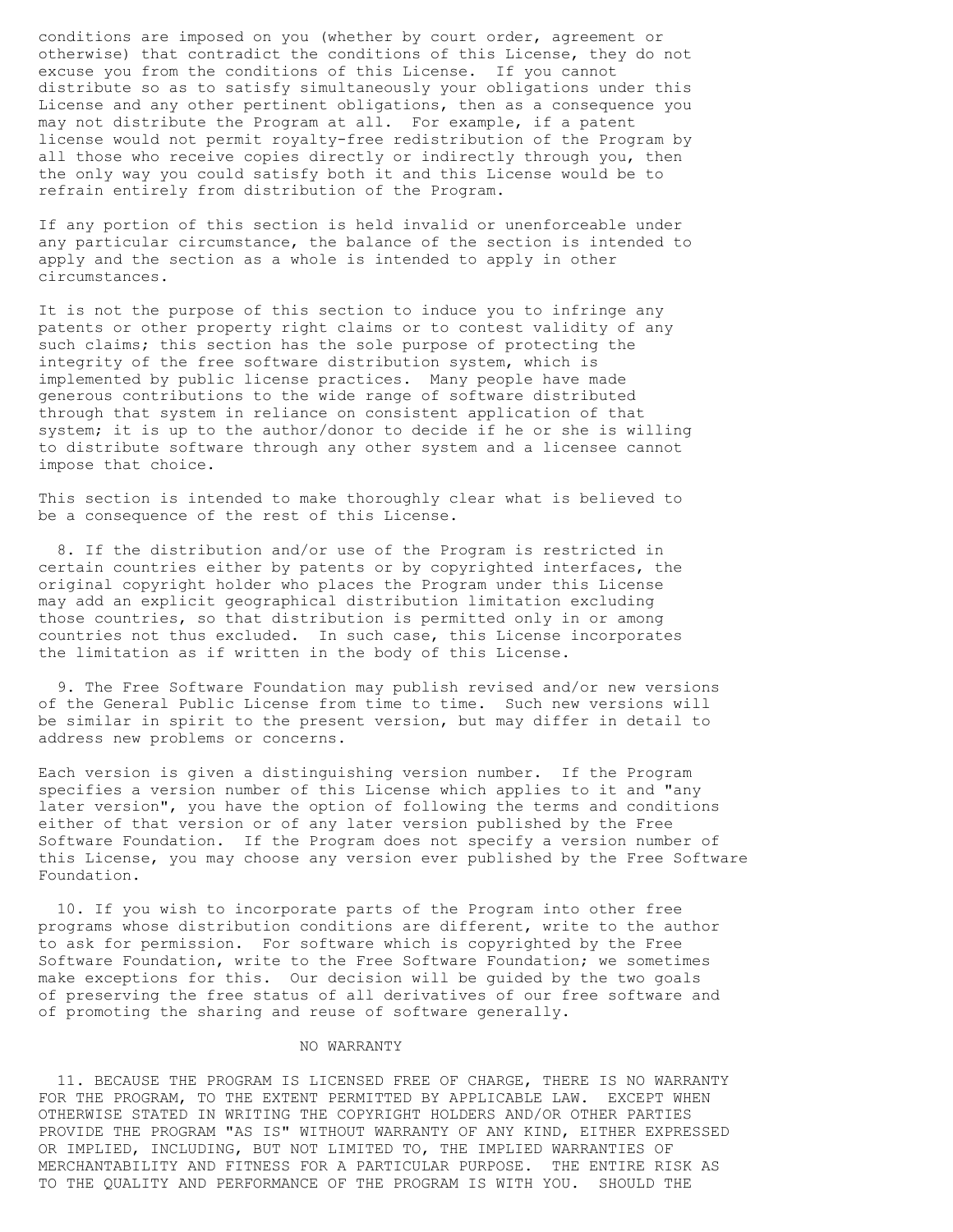PROGRAM PROVE DEFECTIVE, YOU ASSUME THE COST OF ALL NECESSARY SERVICING, REPAIR OR CORRECTION.

 12. IN NO EVENT UNLESS REQUIRED BY APPLICABLE LAW OR AGREED TO IN WRITING WILL ANY COPYRIGHT HOLDER, OR ANY OTHER PARTY WHO MAY MODIFY AND/OR REDISTRIBUTE THE PROGRAM AS PERMITTED ABOVE, BE LIABLE TO YOU FOR DAMAGES, INCLUDING ANY GENERAL, SPECIAL, INCIDENTAL OR CONSEQUENTIAL DAMAGES ARISING OUT OF THE USE OR INABILITY TO USE THE PROGRAM (INCLUDING BUT NOT LIMITED TO LOSS OF DATA OR DATA BEING RENDERED INACCURATE OR LOSSES SUSTAINED BY YOU OR THIRD PARTIES OR A FAILURE OF THE PROGRAM TO OPERATE WITH ANY OTHER PROGRAMS), EVEN IF SUCH HOLDER OR OTHER PARTY HAS BEEN ADVISED OF THE POSSIBILITY OF SUCH DAMAGES.

END OF TERMS AND CONDITIONS

How to Apply These Terms to Your New Programs

 If you develop a new program, and you want it to be of the greatest possible use to the public, the best way to achieve this is to make it free software which everyone can redistribute and change under these terms.

 To do so, attach the following notices to the program. It is safest to attach them to the start of each source file to most effectively convey the exclusion of warranty; and each file should have at least the "copyright" line and a pointer to where the full notice is found.

<one line to give the program's name and a brief idea of what it does.> Copyright (C) <year> <name of author>

 This program is free software; you can redistribute it and/or modify it under the terms of the GNU General Public License as published by the Free Software Foundation; either version 2 of the License, or (at your option) any later version.

 This program is distributed in the hope that it will be useful, but WITHOUT ANY WARRANTY; without even the implied warranty of MERCHANTABILITY or FITNESS FOR A PARTICULAR PURPOSE. See the GNU General Public License for more details.

 You should have received a copy of the GNU General Public License along with this program; if not, write to the Free Software Foundation, Inc., 51 Franklin Street, Fifth Floor, Boston, MA 02110-1301 USA.

Also add information on how to contact you by electronic and paper mail.

If the program is interactive, make it output a short notice like this when it starts in an interactive mode:

 Gnomovision version 69, Copyright (C) year name of author Gnomovision comes with ABSOLUTELY NO WARRANTY; for details type `show w'. This is free software, and you are welcome to redistribute it under certain conditions; type `show c' for details.

The hypothetical commands `show w' and `show c' should show the appropriate parts of the General Public License. Of course, the commands you use may be called something other than `show w' and `show c'; they could even be mouse-clicks or menu items--whatever suits your program.

You should also get your employer (if you work as a programmer) or your school, if any, to sign a "copyright disclaimer" for the program, if necessary. Here is a sample; alter the names:

 Yoyodyne, Inc., hereby disclaims all copyright interest in the program `Gnomovision' (which makes passes at compilers) written by James Hacker.

 <signature of Ty Coon>, 1 April 1989 Ty Coon, President of Vice